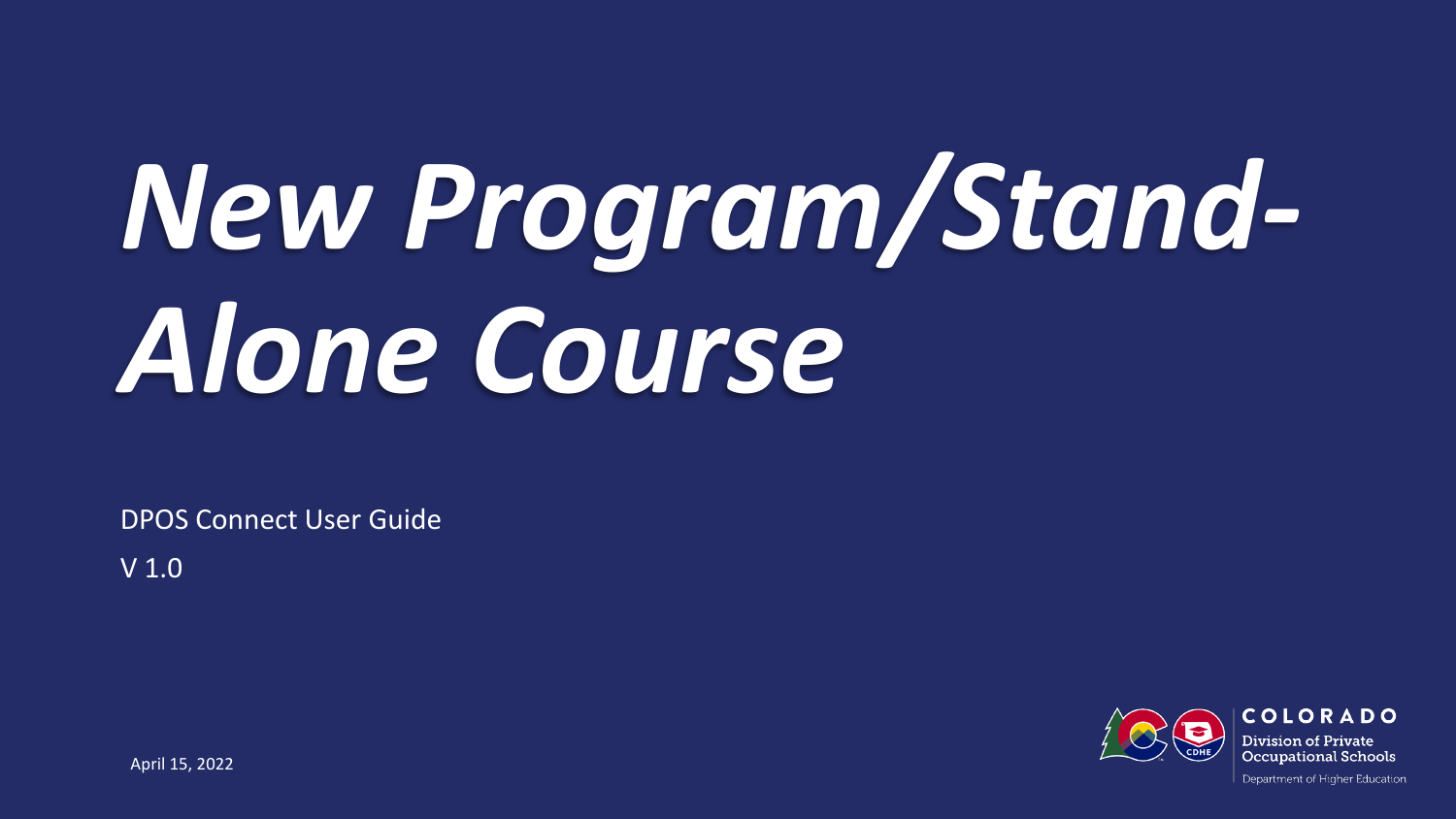## FAQ's

#### Q: **What is a Program?**

A: By definition, Program – "means a group or series of organized courses, lessons, or units of instruction pursued to attain an occupational objective."

#### **Q: What is a Stand-Alone Course?**

A: By definition, Stand-Alone Course – "is a single course, or one that can be offered independent of a program, which may take the form of a seminar, workshop, continuing education course or other similar educational service that has an occupational objective of its own. A stand-alone course may enhance or advance skills in an existing occupation. Courses from within a program that are offered independently or whereby students receive a Certificate of Completion and/or transcripts must be approved as stand-alone courses."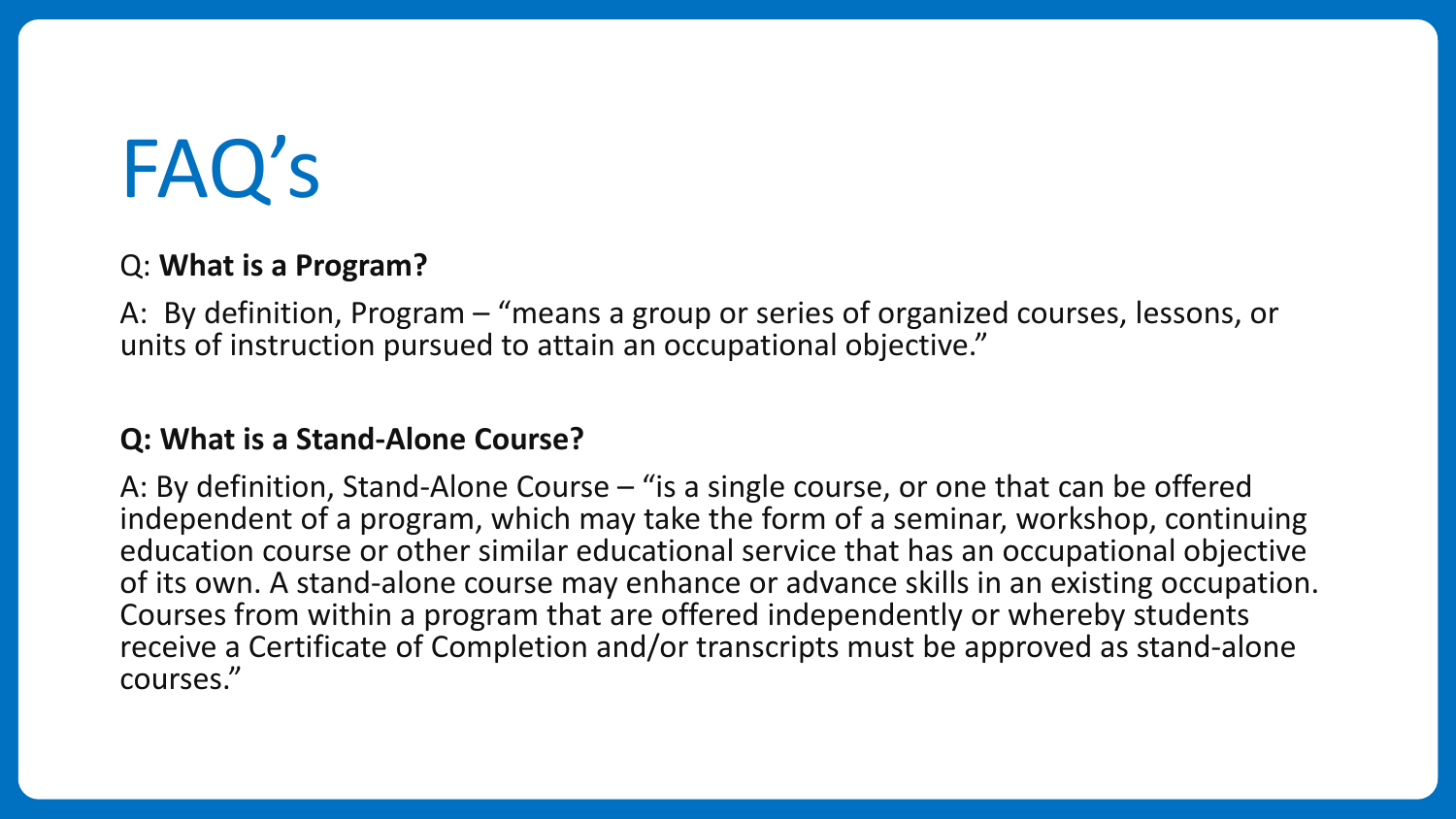## Documents you will need to upload:

- 1. Advisory Committee Minutes or 3 Evaluator Report
- 2. Catalog
- 3. Completed Catalog Checklist (download from DPOS Connect website)
- 4. Enrollment Agreement
- 5. Completed Enrollment Agreement Checklist (download from DPOS Connect website)
- 6. Externship Agreement, if applicable
- 7. Physical Inventory of Equipment
- 8. List of Textbooks
- 9. List of Reference Materials used
- 10. List of Teaching Aids, Materials, and Supplies Used
- 11. Syllabus for Each Course/Topic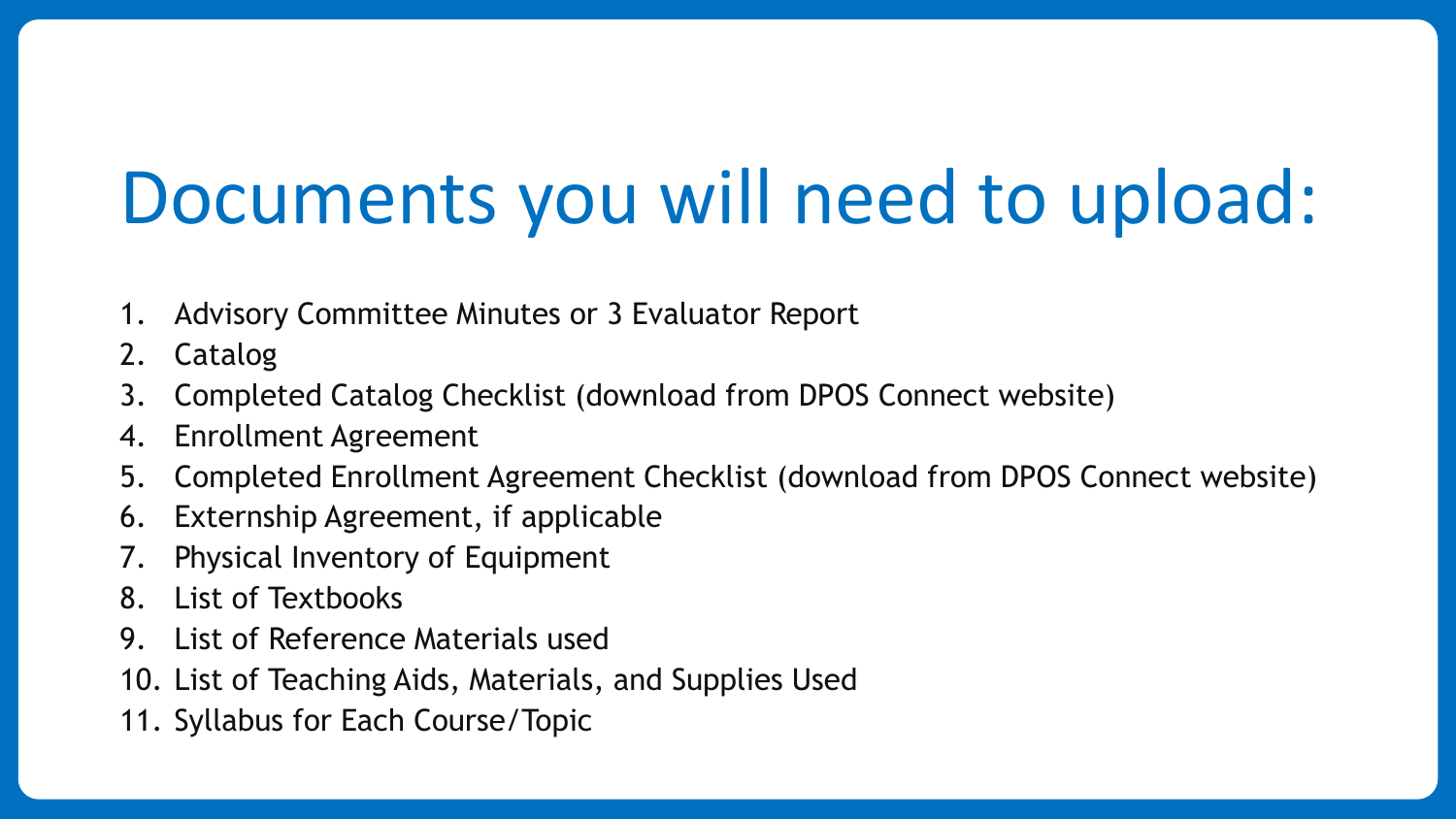## To Begin Application

#### **Step One: Click on the Tab** Click the **Applications/Forms** tab at the top of the DPOS school details page.

**Step Two: Click Button** Click **New Program/Stand-Alone Course** on the list to begin.

| <b>DPOS SCHOOL</b> |                                                    |
|--------------------|----------------------------------------------------|
|                    | ■ DPOS School Details                              |
| <b>STATUS</b>      | <b>APPLICATIONS/FORMS</b>                          |
|                    | <b>AGENT PERMIT APPLICATION</b>                    |
|                    | <b>CHANGE OF OWNERSHIP NOTIFICATION</b>            |
|                    | <b>CONTACTS (DIRECTOR, DESIGNATED AGENT, ETC.)</b> |
|                    | <b>NEW INSTRUCTOR</b>                              |
|                    | <b>TEMPORARY OFFSITE OFFERING</b>                  |
|                    | <b>NOTIFICATION OF SCHOOL CLOSURE</b>              |
|                    | <b>CATALOG/ENROLLMENT AGREEMENT-NEW VERSION</b>    |
|                    | <b>CHANGE OF NAME 4 OCATION</b>                    |
|                    | <b>NEW PROGRAM/STAND-ALONE COURSE</b>              |
|                    | <b>NEW SURETY</b>                                  |
|                    |                                                    |
|                    | <b>GO BACK TO WELCOME PAGE</b>                     |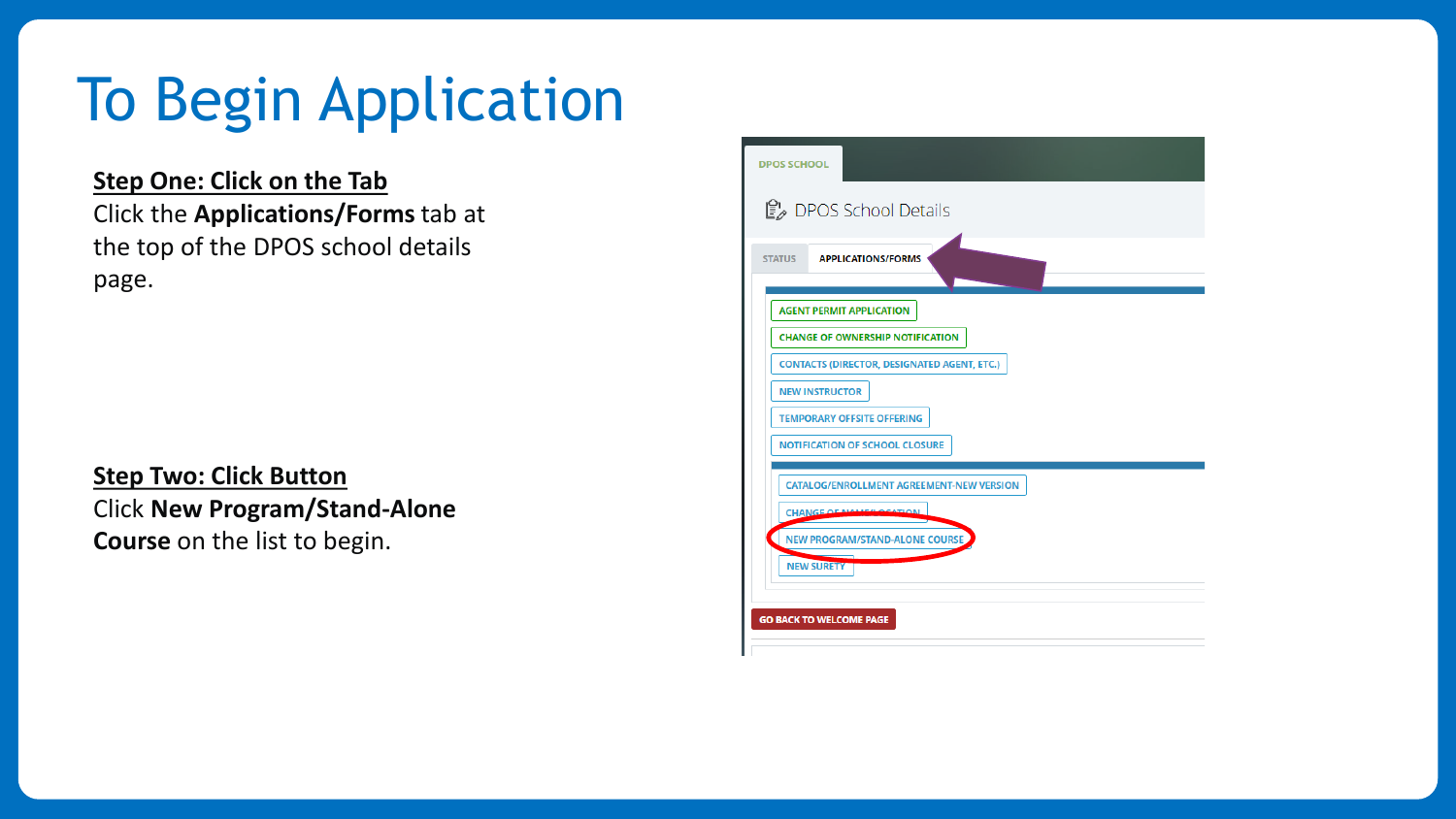## Enter Details

#### **Step Three: Enter Name**

Enter name of Program/Stand-Alone Course.

#### **Step Four: Enter Information**

Choose the type from the dropdown menu: either **Program** (a series of courses) or a **Stand-Alone Course**. Choose the award type from the next dropdown menu. Choose the method of delivery from the next dropdown menu.

#### **Step Five: DPOS Category**

Choose the program category that best describes the subject matter.

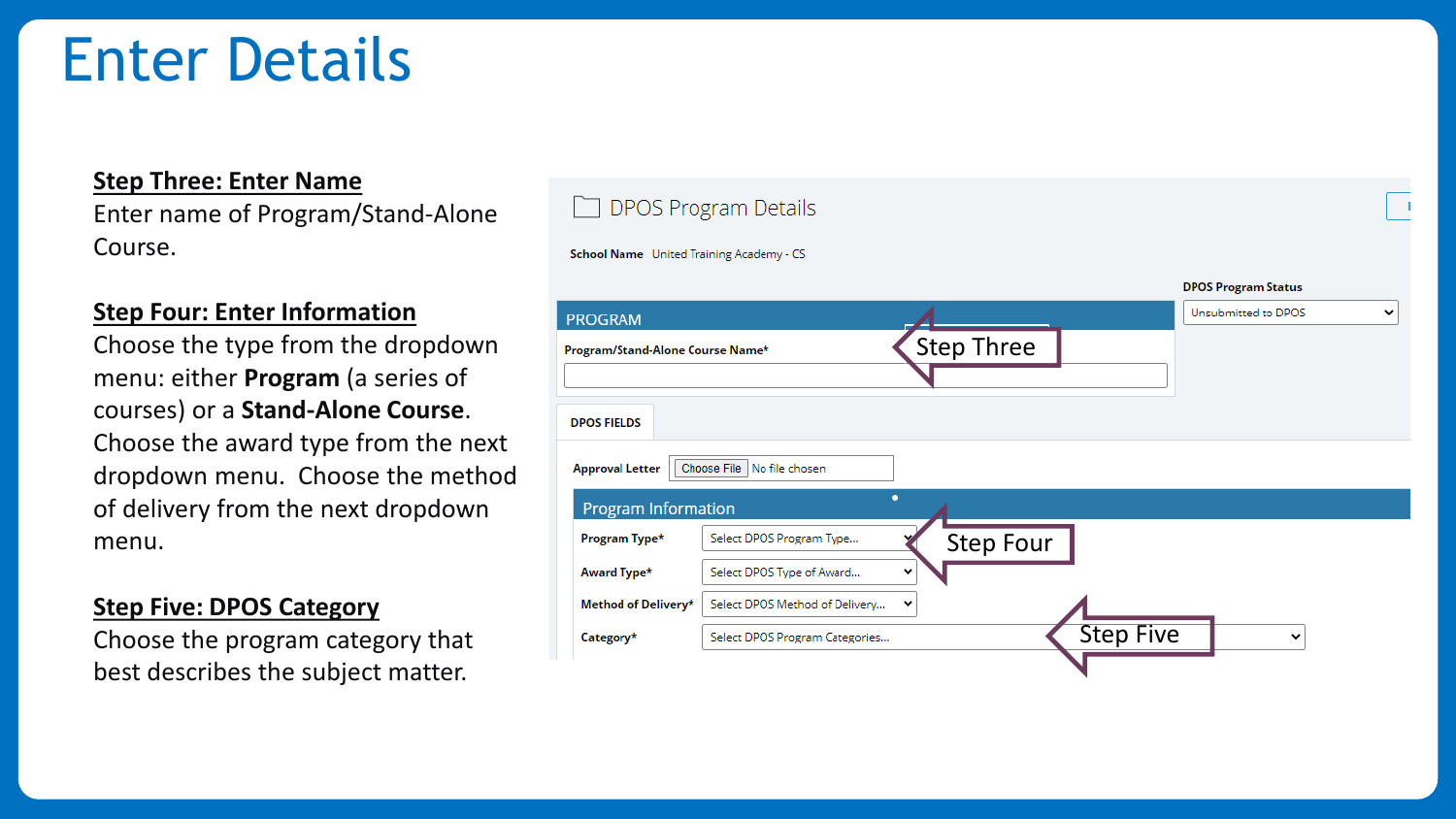## Distance Education Questions: 100% Online Only or Hybrid/Blended Method of Delivery

#### \*\*Note: If method of delivery chosen in Step Four is classroom only or other, skip this step as it will not appear on the application.

#### **Answer Distance Questions**

Answer each of the Distance Education questions for the Program/Course. If a question is not applicable, enter N/A in the box.

#### **Distance Questions**

How does the school assess a student's computer literacy to sufficiently understand the instruction?\*

How does the school confirm a student has consistent access to necessary technological resources (internet and computer access)?\*

Does the coursework require specific computer hardware and/or software?\* Who supplies the computer hardware/software?

What is the extent of faculty training needed with the software to become proficient?\*

What Learning Management System(s) (LMS) does the school use to deliver instruction?\*

If an LMS is not used, please explain how the online education is delivered.\*

What type of technical support is available to students for the online portion of the course/program?<sup>\*</sup>

#### $\bullet$  Yes  $\circ$  No

○ School purchases & provides to students

Step Seven Seven Seven Seven Seven Seven Seven Seven Seven Seven Seven Seven Seven Seven Seven Seven Seven Seven Seven Seven Seven Seven Seven Seven Seven Seven Seven Seven Seven Seven Seven Seven Seven Seven Seven Seven S

○ Students purchase

◯ Other

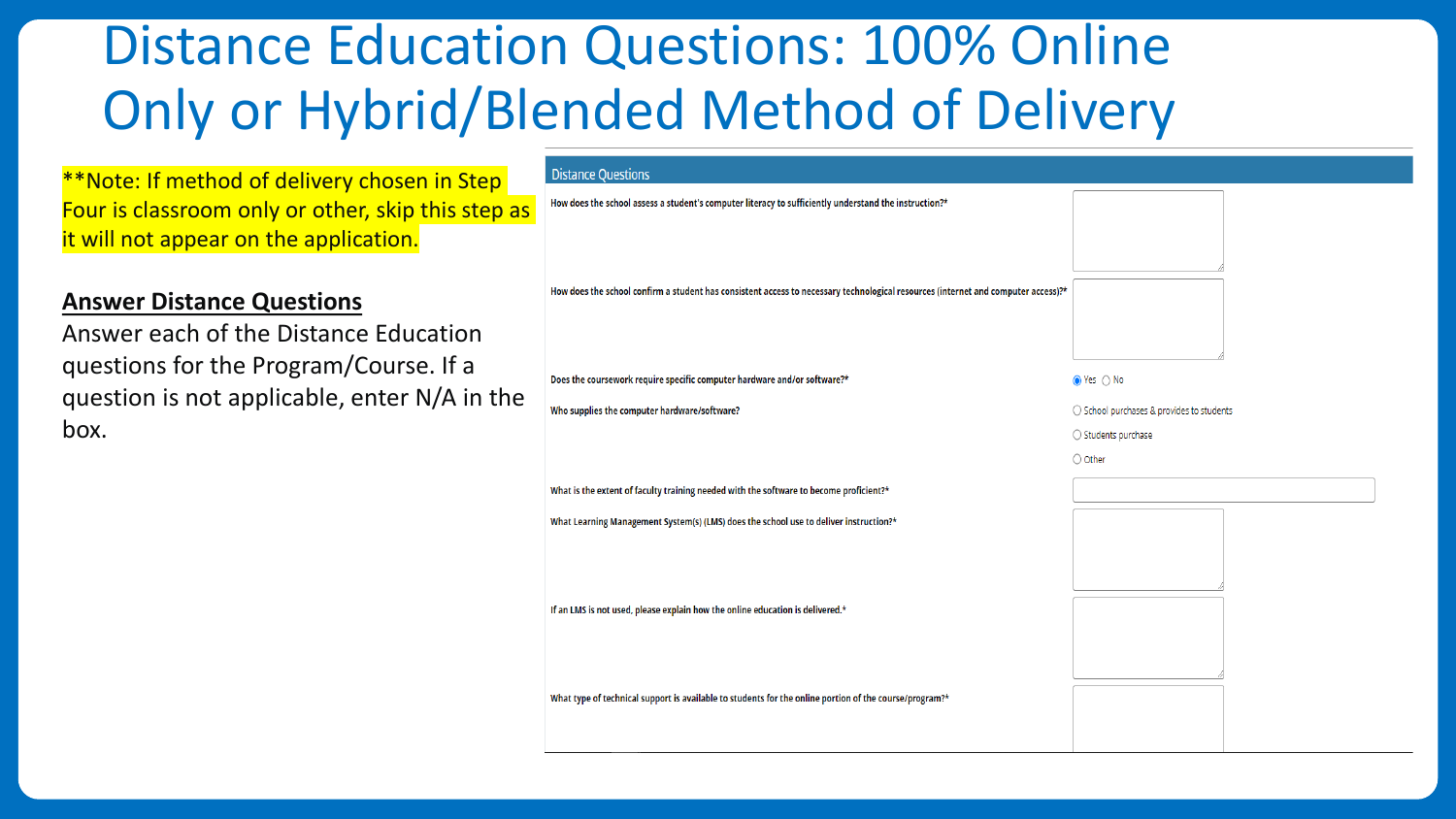### Continue Application

#### **Step Six: Student/Teacher Ratios**

Enter the student to teacher ratio for theory and lab(if no lab, enter "0") classes in the format:

#students : #teachers

#### **Step Seven: Scheduled Length**

Choose the expected time frame for completion of the program. Choose fulltime, part-time, or both. Select the units of time from the dropdown menu. Enter the number of units of time to complete.

#### **Step Eight: Prerequisites**

List the minimum prerequisites to enroll in the program/course that are not an administrative requirement for acceptance into the school. If none, indicate "none".

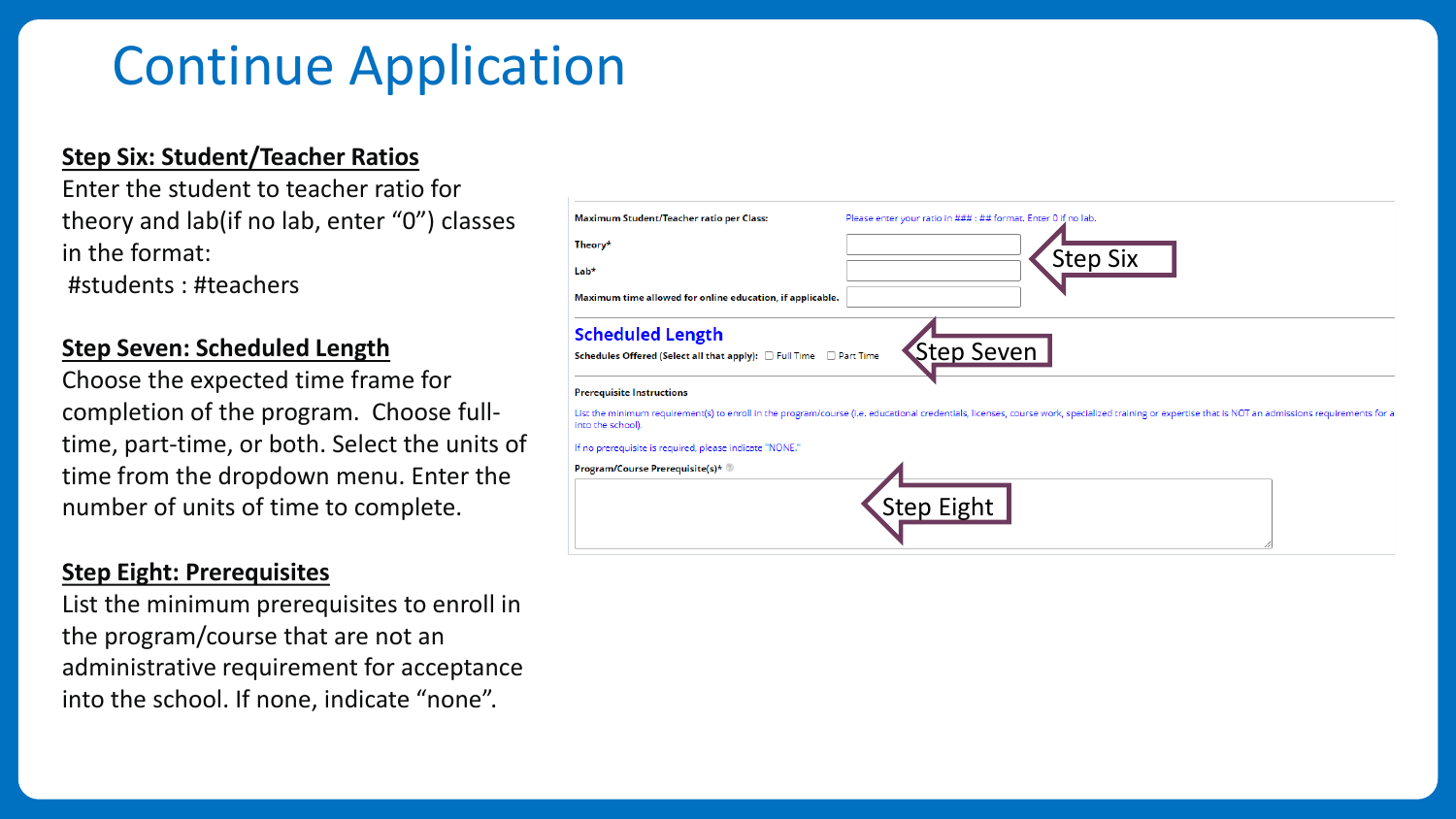## Program Costs and Occupational Objective

**PROGRAM COSTS @** 

#### **Step Nine: Cost Information**

Use the boxes to enter the cost for each item. Enter zero if no cost associated with item.

#### **Step Ten: Calculate**

Click **Calculate** to see the total cost of the Program/Course.

#### **Step Eleven: Occupation**

List the name of occupation(s) the program/course will provide training and skills.

#### **Step Twelve: Objective**

From the drop-down menu, choose the program objective that applies. Click the + button to select more than one. Check the yes box if upon successful completion, the graduate is eligible to sit for a licensure/certification exam and enter the name of the exam in the text box that appears.

| ∩ | <b>Cost Information</b>                                 | If enrollment will increase due to this new program/course, you may need to increase your surety coverage.                         |  |  |  |  |
|---|---------------------------------------------------------|------------------------------------------------------------------------------------------------------------------------------------|--|--|--|--|
|   |                                                         | You can enter zeros in the number fields.                                                                                          |  |  |  |  |
|   | <b>Program Tuition Cost*</b>                            | \$                                                                                                                                 |  |  |  |  |
|   | <b>Program Supplies Cost*</b> 2 \$                      | Step Nine                                                                                                                          |  |  |  |  |
|   | <b>Program Fees Cost*</b>                               | \$                                                                                                                                 |  |  |  |  |
|   | <b>Program Books Cost*</b>                              | \$                                                                                                                                 |  |  |  |  |
|   | <b>Program Total Cost</b>                               | \$0.00                                                                                                                             |  |  |  |  |
|   | <b>CALCULATE</b>                                        | <b>Step Ten</b>                                                                                                                    |  |  |  |  |
|   | <b>Additional Cost Information</b>                      |                                                                                                                                    |  |  |  |  |
|   |                                                         |                                                                                                                                    |  |  |  |  |
|   |                                                         |                                                                                                                                    |  |  |  |  |
|   |                                                         |                                                                                                                                    |  |  |  |  |
|   | <b>Occupational Objective</b>                           |                                                                                                                                    |  |  |  |  |
|   |                                                         | Instructions Please list the name of occupation(s) the program/course will provide training and skills for: Name of Occupation(s): |  |  |  |  |
|   | Name of Occupation(s)*                                  |                                                                                                                                    |  |  |  |  |
|   |                                                         | <b>Step Eleven</b>                                                                                                                 |  |  |  |  |
|   |                                                         |                                                                                                                                    |  |  |  |  |
| e |                                                         | $\mathcal{F}$<br>v                                                                                                                 |  |  |  |  |
|   | The objective is (select all that apply)* $\circledast$ | Select Program Prepares Students                                                                                                   |  |  |  |  |
|   | Check, if applicable:                                   | Upon successful completion the graduate will be eligible to sit for the name of licent west to the product of $\mathbf{R}$         |  |  |  |  |
|   | Eligible to sit for an exam                             | $\Box$ Yes                                                                                                                         |  |  |  |  |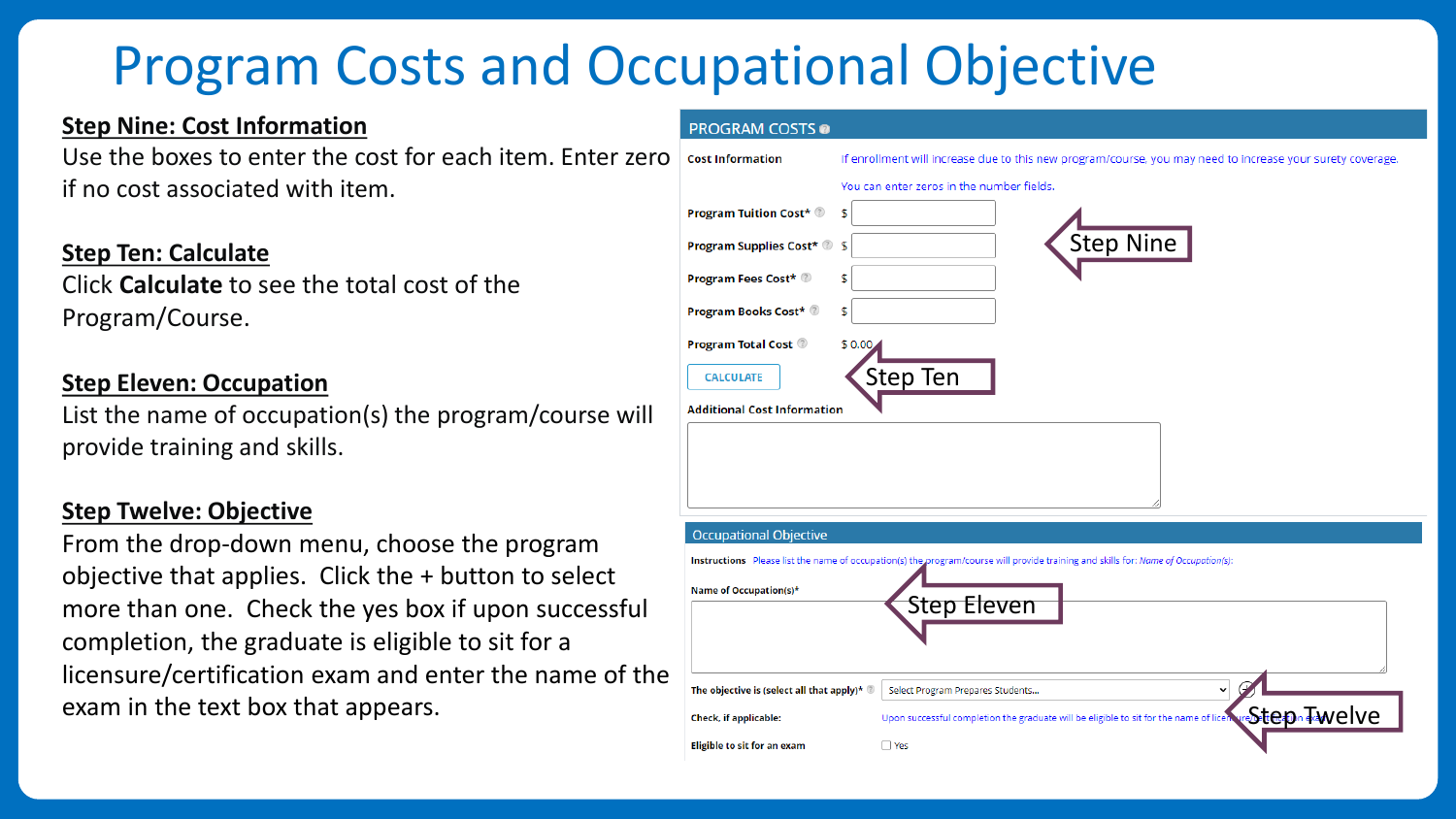### Program/Stand-Alone Course Attachments

#### **Step 13: Attachments**

Choose the type of evaluator for the program/course. If it is Advisory Committee, upload the advisory committee minutes. If it is evaluator, upload three evaluator reports in the appropriate fields. All remaining items are required to be uploaded with the application. Click **Start Program/Course Outline** to add details.

#### **Step 14: Program/Course Outline**

A new section pops up within the application, click **Add Course/Topic**. A new window will appear to enter each course/topic within the program.

#### Required Attachments for Programs/Stand-Alone Courses

| <b>Instructions:</b>                                                                                       |                                      |         |  |
|------------------------------------------------------------------------------------------------------------|--------------------------------------|---------|--|
| The following items properly labeled and identified MUST be uploaded and become a part of the application: |                                      |         |  |
| The curriculum has been reviewed by:*                                                                      | ○ Advisory Committee ● Evaluator     |         |  |
| <b>Evaluator Report 1</b>                                                                                  | Choose File<br>No file chosen        |         |  |
| <b>Evaluator Report 2</b>                                                                                  | Choose File No file chosen           |         |  |
| <b>Evaluator Report 3</b>                                                                                  | <b>Choose File</b><br>No file chosen | Step 13 |  |
| Externship agreement in compliance with Rule III.B.6, if applicable.                                       | Choose File<br>l No file chosen      |         |  |
| A complete physical inventory of equipment to be used for the course.*                                     | Choose File<br>No file chosen        |         |  |
| A list of textbooks used including titles, publishers, and copyright dates.*                               | Choose File No file chosen           |         |  |
| A list of reference materials.*                                                                            | Choose File<br>No file chosen        |         |  |
| A list of teaching aids, materials and supplies.*                                                          | Choose File<br>No file chosen        |         |  |
| <b>START PROGRAM/COURSE OUTLINE</b>                                                                        |                                      |         |  |
| PROGRAM/COURSE OUTLINE: Must enter at least 1 record                                                       |                                      |         |  |
| <b>ADD COURSE/TOPIC</b><br>Step 14                                                                         |                                      |         |  |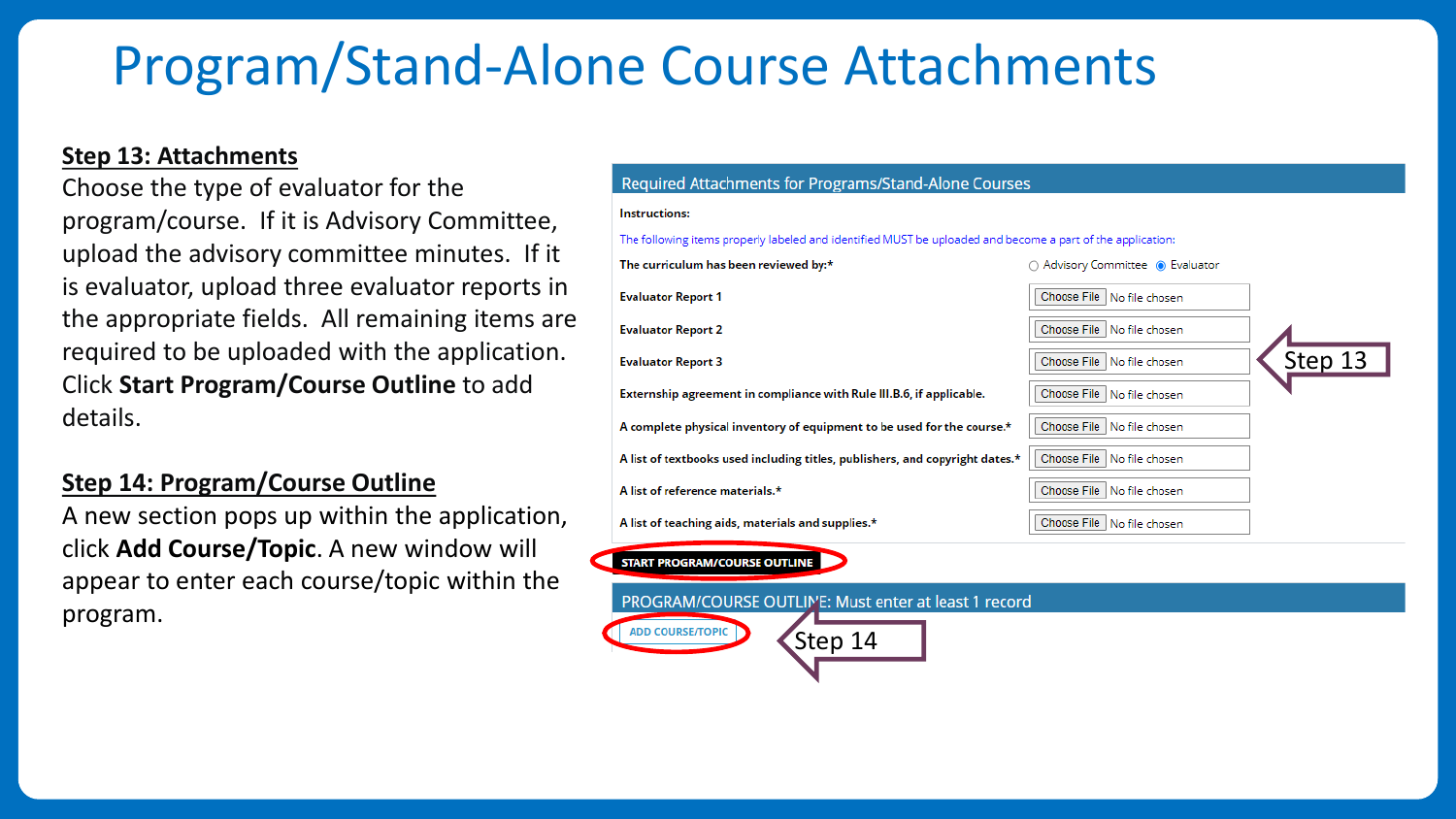## Course Outline Window

#### **Step 15: Enter Course Details**

Enter course title and the number for the order the course will be offered. Answer attendance questions, if applicable based on method of delivery chosen. Synchronous learning is education that happens in real time. Asynchronous learning occurs through on-line channels without real time interaction.

#### **Step 16: Hours and Syllabus**

Enter the number of theory, lab, and credit hours. Click **Choose File** to upload course syllabus. Sample course syllabus can be found on the DPOS website. Click **Save and Close** to return to the program application. To add additional courses to the program, click **Add Course/Topic** to repeat process.

| New DPOS Program Course Outline                                          |                                                       |
|--------------------------------------------------------------------------|-------------------------------------------------------|
| Course/Topic*                                                            |                                                       |
| Student can elect distance education or on-site training? $\bigcirc$ Yes |                                                       |
|                                                                          | $\bigcirc$ No<br>Step 15                              |
| <b>Student Attendance Options (Select all that apply)</b>                | Asynchronous                                          |
|                                                                          | Synchronous                                           |
| <b>Number Field Instructions</b>                                         | You can enter zeros in the required number fields(s). |
| Theory Hours*                                                            |                                                       |
| Lab Hours*                                                               |                                                       |
| Internship/Externship Hours (if applicable)                              |                                                       |
| <b>Total Contact Hours</b>                                               | 0.00                                                  |
| <b>Credit Hours (if applicable)</b>                                      | Step 16<br>Select Credit Duration<br>$\checkmark$     |
| # of Credit Hours                                                        |                                                       |
| Online Only: # of Lessons                                                |                                                       |
| Course Syllabus Attachment*                                              | Choose File No file chosen                            |

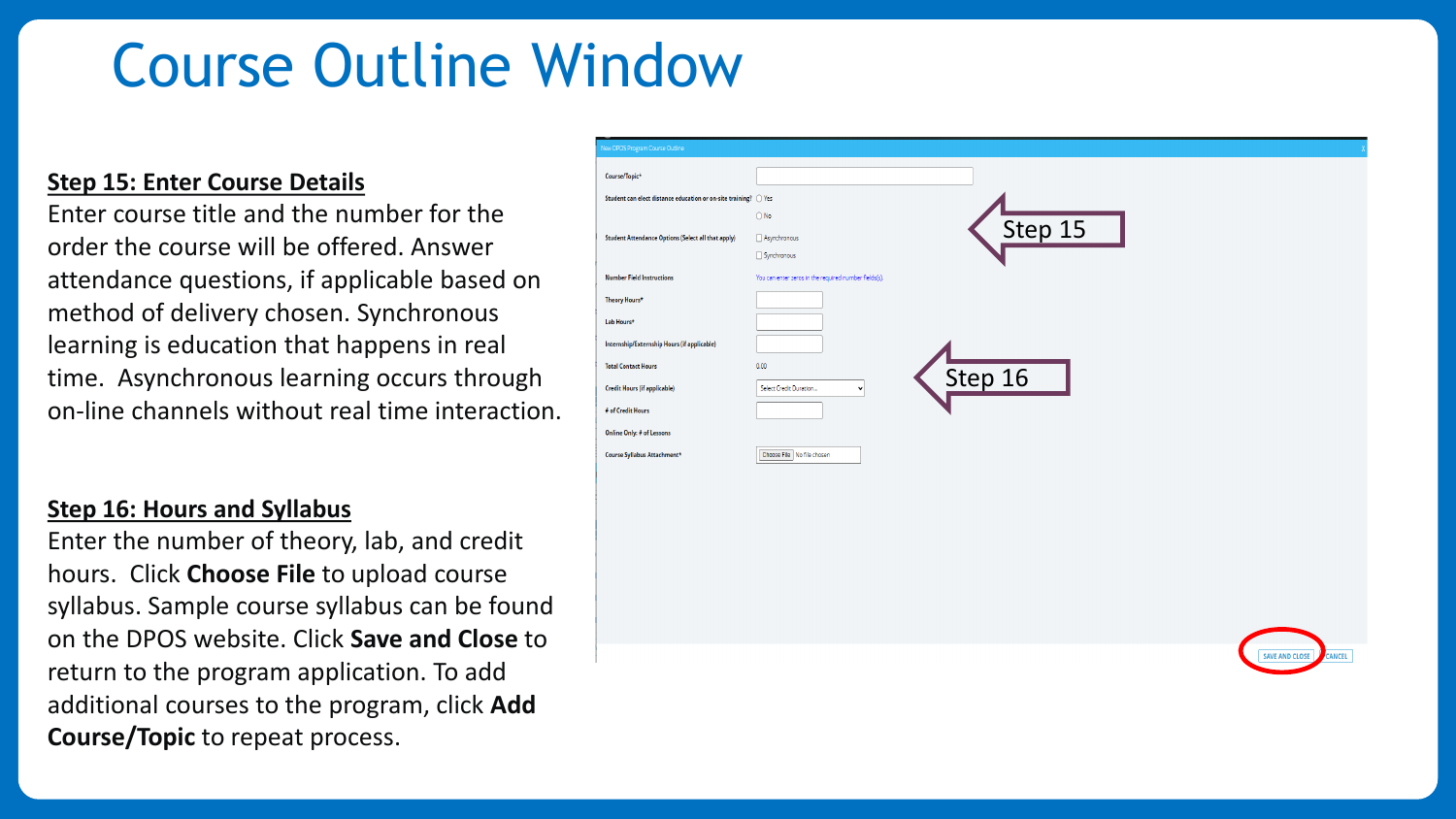## Return to Application

#### **Step Seventeen: Review**

After all courses/topics are added, this section will calculate the total hours. Click **Review Program Application** to check all required fields are completed. If anything is missing, a message box will pop-up with a list of items needed before continuing.

#### **Step Eighteen: Submit**

Click **Submit Program Application** to move to the next step: Payment. Click **Cancel & Delete App** to cancel the application, this cannot be undone.

#### **PROGRAM/STAND-ALONE COURSE OUTLINE @**

| Theory Hours 50.00 hours Total Lab Hours* 24.00 hours Total Internship/Externship Hours @ 0.00 hours |                                               |             |  |  |
|------------------------------------------------------------------------------------------------------|-----------------------------------------------|-------------|--|--|
|                                                                                                      | Total Contact Hours*                          | 74.00 hours |  |  |
|                                                                                                      | Total Credit Hours (if applicable) 6.00 hours |             |  |  |
|                                                                                                      | <b>Total Online Lessons</b>                   | 0 lessons   |  |  |
|                                                                                                      | <b>SAVE PAGE</b>                              |             |  |  |
|                                                                                                      | <b>REVIEW PROGRAM APPLICATION</b>             |             |  |  |

#### PROGRAM/STAND-ALONE COURSE OUTLINE

| <b>Total Theory Hours</b>                   | 50.00 hours                                      |
|---------------------------------------------|--------------------------------------------------|
| <b>Total Lab Hours</b>                      | 24.00 hours                                      |
| Total Intership/Externship Hours 0.00 hours |                                                  |
| <b>Total Contact Hours</b>                  | 74.00 hours                                      |
| Total Credit Hours (if applicable)          | 6.00 hours                                       |
| <b>Total Online Lessons</b>                 | 0 lessons                                        |
|                                             |                                                  |
| <b>WBMIT</b><br><b>PLICATION</b>            | <b>CANCEL &amp; DELETE APP --&gt; CAN'T UNDO</b> |